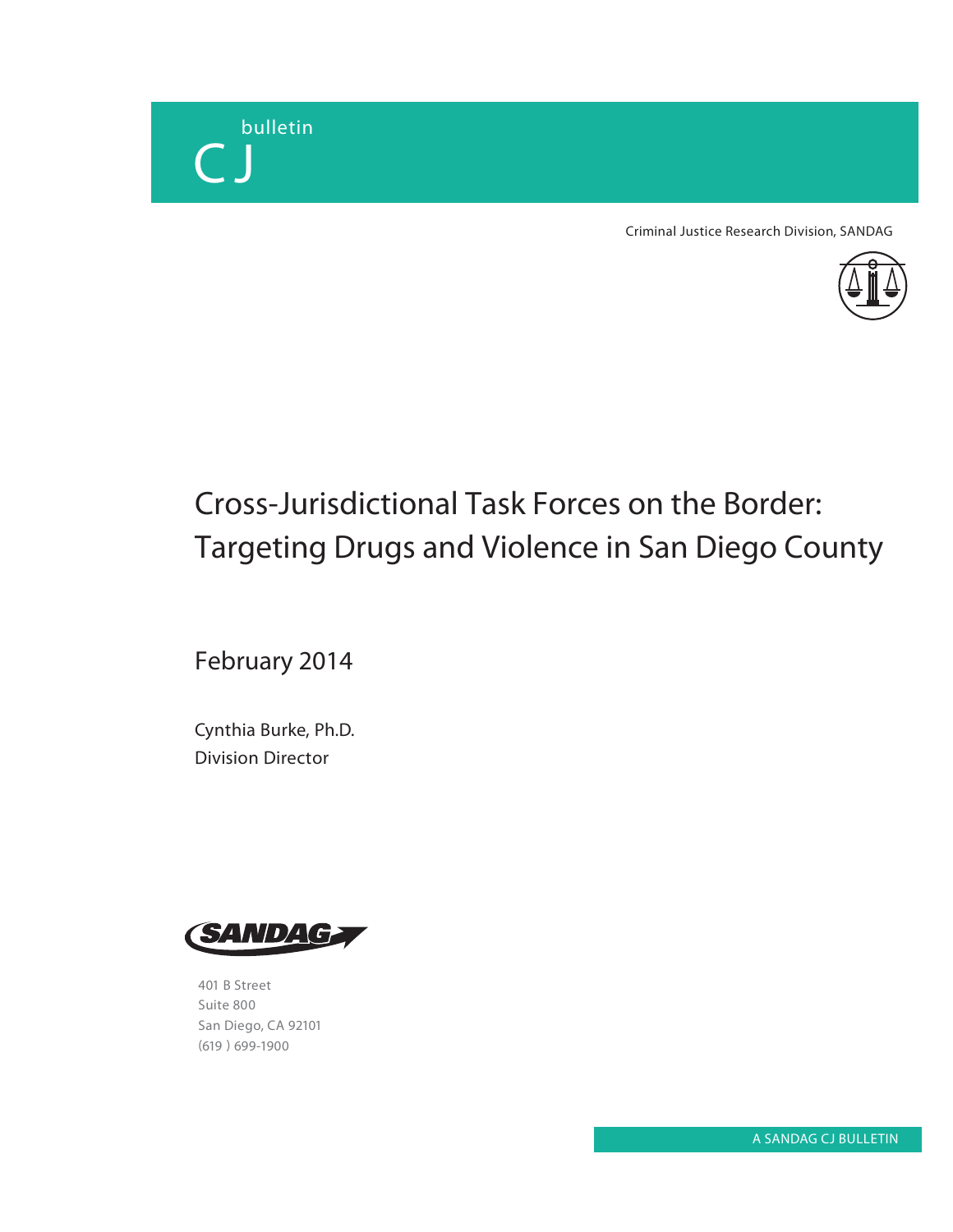

The 18 cities and county government are SANDAG serving as the forum for regional decision-making. SANDAG builds consensus; plans, engineers, and builds public transit; makes strategic plans; obtains and allocates resources; and provides information on a broad range of topics pertinent to the region's quality of life.

#### **CHAIR**

Hon. Jack Dale

FIRST VICE CHAIR Hon. Jim Janney

SECOND VICE CHAIR Hon. Don Higginson

CITY OF SANTEE

EXECUTIVE DIRECTOR Gary L. Gallegos

#### CITY OF CARLSBAD

Hon. Matt Hall, Mayor (A) Hon. Farrah Douglas, Councilmember (A) Hon. Lorraine Wood, Councilmember

# CITY OF CHULA VISTA

Hon. Cheryl Cox, Mayor (A) Hon. Pamela Bensoussan, Deputy Mayor (A) Hon. Rudy Ramirez, Councilmember

#### CITY OF CORONADO Hon. Michael Woiwode, Councilmember (A) Hon. Al Ovrom, Councilmember (A) Hon. Casey Tanaka, Mayor

CITY OF DEL MAR Hon. Terry Sinnott, Councilmember (A) Hon. Lee Haydu, Mayor (A) Hon. Al Corti, Deputy Mayor

CITY OF EL CAJON Hon. Bill Wells, Mayor (A) Hon. Gary Kendrick, Councilmember

CITY OF ENCINITAS Hon. Lisa Shaffer, Councilmember (A) Hon. Teresa Barth, Mayor (A) Hon. Tony Kranz, Councilmember

#### CITY OF ESCONDIDO Hon. Sam Abed, Mayor (A) Hon. Ed Gallo, Councilmember (A) Hon. John Masson, Councilmember

CITY OF IMPERIAL BEACH Hon. Jim Janney, Mayor

(A) Hon. Ed Spriggs, Councilmember (A) Hon. Brian Bilbray, Councilmember

### CITY OF LA MESA

Hon. Kristine Alessio, Vice Mayor (A) Hon. Ruth Sterling, Councilmember (A) Hon. Mark Arapostathis, Councilmember

### CITY OF LEMON GROVE

Hon. Mary Teresa Sessom, Mayor (A) Hon. Jerry Jones, Mayor Pro Tem (A) Hon. George Gastil, Councilmember

### CITY OF NATIONAL CITY

Hon. Ron Morrison, Mayor (A) Hon. Luis Natividad, Vice Mayor (A) Hon. Alejandra Sotelo-Solis, Councilmember

#### CITY OF OCEANSIDE

Hon. Jack Feller, Councilmember (A) Hon. Gary Felien, Councilmember (A) Hon. Jerry Kern, Councilmember

#### CITY OF POWAY

Hon. Don Higginson, Mayor (A) Hon. Jim Cunningham, Councilmember (A) Hon. John Mullin, Councilmember

#### CITY OF SAN DIEGO

Hon. Todd Gloria, Interim Mayor (A) Hon. Sherri Lightner , Councilmember (A) Hon. Lorie Zapf, Councilmember Vacant (A) Hon. Marti Emerald, Councilmember

(A) Hon. Myrtle Cole, Councilmember

#### CITY OF SAN MARCOS

Hon. Chris Orlando, Councilmember (A) Hon. Jim Desmond, Mayor (A) Hon. Rebecca Jones, Vice Mayor

#### Hon. Jack Dale, Councilmember (A) Hon. John Minto, Councilmember (A) Hon. Rob McNelis, Vice Mayor

# CITY OF SOLANA BEACH

Hon. Lesa Heebner, Councilmember (A) Hon. Mike Nichols, Mayor (A) Hon. David A. Zito, Councilmember

### CITY OF VISTA

Hon. Judy Ritter, Mayor (A) Hon. John Aguilera, Councilmember (A) Hon. Amanda Rigby, Councilmember

# COUNTY OF SAN DIEGO

Hon. Ron Roberts, Supervisor (A) Hon. Dave Roberts, Supervisor (A) Hon. Greg Cox, Supervisor Hon. Dianne Jacob, Chairwoman (A) Hon. Bill Horn, Vice Chair

### ADVISORY MEMBERS

#### IMPERIAL COUNTY

Hon. John Renison, Supervisor, District 1 (A) Hon. Bill Hodge, Mayor, City of Calexico

### CALIFORNIA DEPARTMENT OF TRANSPORTATION

Malcolm Dougherty, Director (A) Laurie Berman, District 11 Director

# METROPOLITAN TRANSIT SYSTEM

Harry Mathis, Chairman (A) Hon. Al Ovrom

### NORTH COUNTY TRANSIT DISTRICT

Hon. Bill Horn, Chairman (A) Hon. Ed Gallo (A) Hon. Mike Nichols

## U.S. DEPARTMENT OF DEFENSE

CAPT Darius Banaji, CEC, USN, Commanding Officer Naval Facilities Engineering Command Southwest (A) CAPT Richard L. Whipple, CEC, USN, Executive Officer Naval Facilities Engineering Command Southwest

#### SAN DIEGO UNIFIED PORT DISTRICT

Hon. Bob Nelson, Chairman (A) Hon. Dan Malcolm, Commissioner

### SAN DIEGO COUNTY WATER AUTHORITY

Tom Wornham, Chairman (A) David Barnum, Director

# SOUTHERN CALIFORNIA TRIBAL

CHAIRMEN'S ASSOCIATION Hon. Allen Lawson, Chairman, San Pasqual Band of Diegueño Indians Hon. Robert Smith, Chairman, Pala Band of Mission Indians

### **MEXICO**

Hon. Remedios Gómez-Arnau, Cónsul General of Mexico (A) Hon. Francisco J. Olivarría, Deputy Cónsul General of Mexico Hon. Alberto Diaz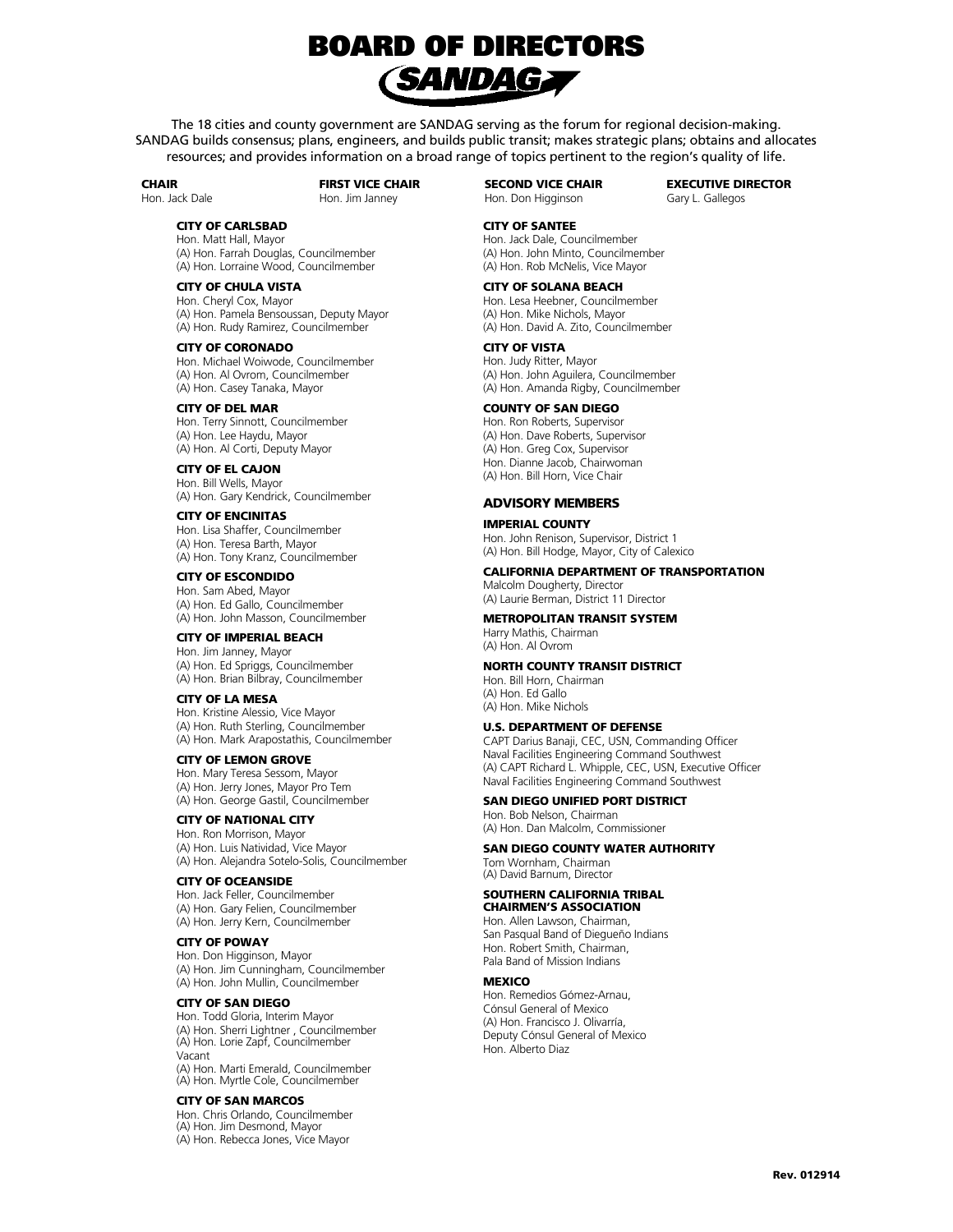# **CROSS-JURISDICTIONAL TASK FORCES ON THE BORDER: TARGETING DRUGS AND VIOLENCE IN SAN DIEGO COUNTY**

# **INTRODUCTION**

In 20[1](#page-2-0)3, San Diego County<sup>1</sup> had a total of 20 crossjurisdictional task forces with the goal of targeting drug trafficking and violence that stemmed from the U.S.-

*For the purpose of this project, a task force was defined as any cooperative law enforcement effort involving two or more criminal justice agencies with jurisdiction over two or more areas, sharing the common goal of impacting one or more aspects of drug control and violent crime problems.*

Mexico border. The current project, which was funded by the National Institute of Justice (NIJ)<sup>[2](#page-2-1)</sup>, , was conducted to better understand how these task forces operated, their short- and longterm benefits, and where opportunities for improvement may exist. Because much of the research on task forces is dated, relies on

limited data sources, and is not generalizable (due to the multiple functions and permutations that task forces can take), this report is useful to law enforcement both in San Diego County, as well as other jurisdictions across the country interested in better understanding task forces targeting drug-related crime and violence that involve local, state, and federal partners.

This CJ Bulletin summarizes the top ten lessons learned from this three-year research project. For more detailed information regarding the research protocol, prior literature, methods, and research findings, please contact SANDAG at (619) 699-1900.

# **LESSON 1: COLLABORATION IS IMPORTANT AND A TASK FORCE OFFERS A UNIQUE OPPORTUNITY TO DO SO**

Criminal activity, especially as related to drugs and violence, often crosses jurisdictional boundaries and studies of strategies targeting these issues have shown that efforts involving inter-agency partnerships and collaboration are more effective than one agency operating in insolation. That is, when law enforcement does not collaborate in terms of investigations and

prosecution, it works to the advantage of organized crime groups because individual agencies acting alone may lack the expertise and resources, as well as the legal authority, required to make a unified response. In addition,

"The task force is…great for deconfliction…if you don't have that then you have an 'us' versus 'them' aspect…"

- *Federal task force focus group participant*

activities may be uncoordinated, duplicated, and incomplete, and the safety risk to undercover officers may significantly increase.

While formal partnerships between federal and local agencies make intuitive sense, the current degree to which federal agencies collaborate with local partners to tackle urban crime only became more common in the 1980s. Multi-jurisdictional task forces are one of the most common ways that agencies can work together to target a complex problem because the partnership is typically more formal and the goals are clearly outlined.

<span id="page-2-0"></span>As part of this study, collaborative efforts in Imperial County, which neighbors San Diego County to the east, were also examined through task force and stakeholder surveys. Detailed information from this component of the study is available in the full report which is available from SANDAG upon request.

<span id="page-2-1"></span><sup>2</sup> Opinions or points of view expressed here are those of the authors and do not necessarily reflect the official position or policies of the U.S. Department of Justice.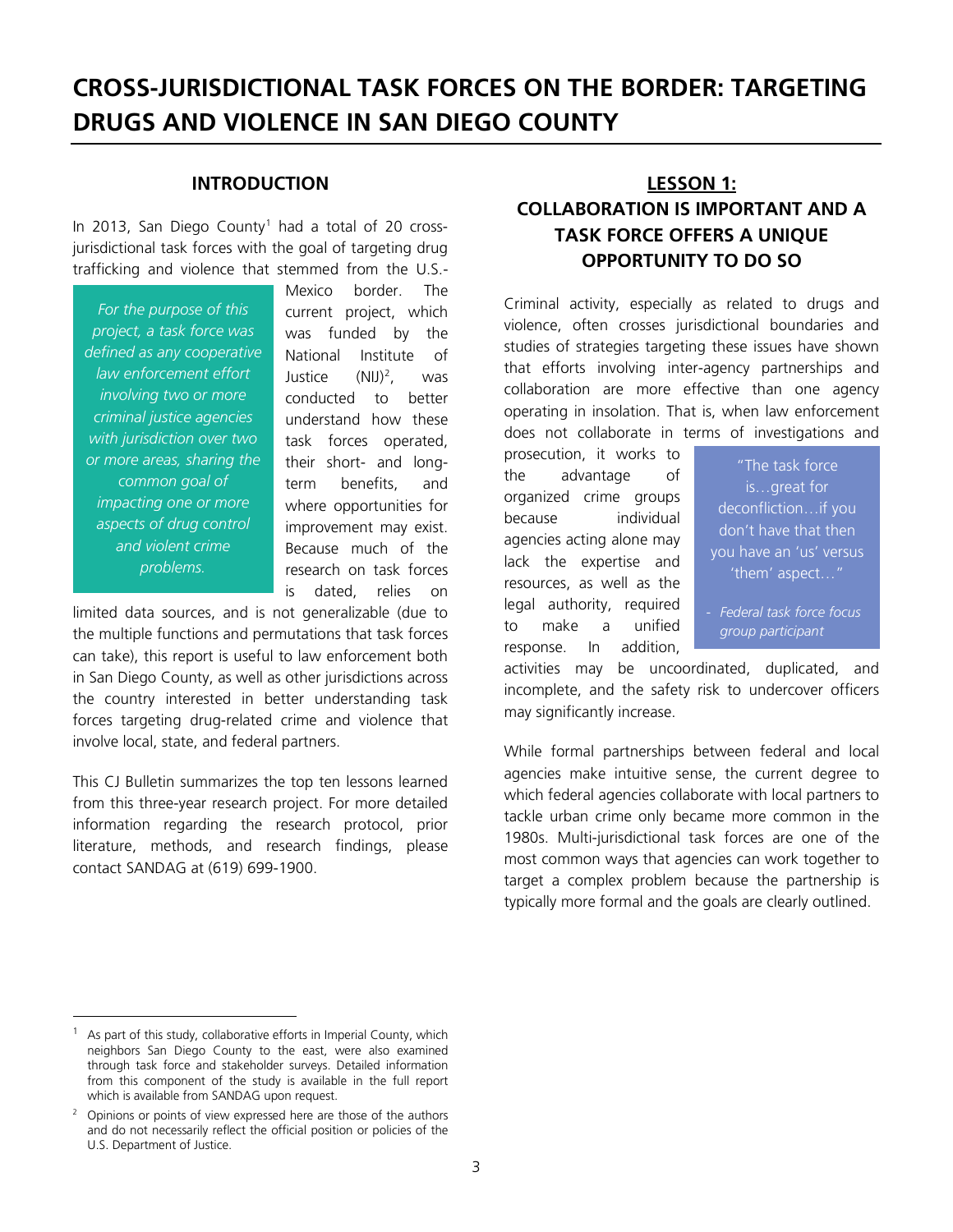# **LESSON 2: TASK FORCES ARE BENEFICIAL TO BOTH LOCAL AND FEDERAL AGENCIES IN THE SHORT- AND LONG-TERM**

To better understand the benefits of task force participation, the input of task force leaders and sworn law enforcement (who had served on task forces and who had not) was collected through surveys and focus groups. As Table 1 shows, the benefits of task force participation can be described as benefits to locals, the feds, and to public safety both in general.

For locals, benefits include involvement in cases they may not normally be involved in, assets that may come back to their department, and training and experience their officers receive. As one local task force focus group participant explained, "We don't have the number of people to run a unit or have an impact…we get a huge benefit in terms of the resources, knowledge, and experience available." Benefits for federal agencies include access to locals who may have more thorough knowledge of the community, access to confidential informants, and access to uniformed staff when it is needed on an operation. One federal source described, "If you are conducting a drug case with a detective, they are going to tell what neighborhoods are dangerous, what gang runs in the neighborhood, what houses are being watched."

# **Table 1 BENEFITS OF TASK FORCE PARTICIPATION**

| <b>To Local</b><br><b>Agencies</b>                                                                                    | <b>To Federal</b><br><b>Agencies</b>                                                                    | <b>To Both</b>                                                                                                               |
|-----------------------------------------------------------------------------------------------------------------------|---------------------------------------------------------------------------------------------------------|------------------------------------------------------------------------------------------------------------------------------|
| Involvement in<br>higher level<br>cases; more<br>resources,<br>training;<br>experience;<br>access to<br>seized assets | Knowledge of<br>the<br>community;<br>access to<br>confidential<br>informants;<br>access to<br>uniformed | <b>Better</b><br>deconfliction;<br>force<br>multiplier; not<br>limited by<br>jurisdictional<br>boundaries;<br>build stronger |
|                                                                                                                       | staff                                                                                                   | cases                                                                                                                        |

Finally, other benefits to both locals and feds include improved information sharing that results in better deconfliction (the process of avoiding interference when suspects are the target of multiple investigations), being a force multiplier of resources (when agencies leverage manpower logistical support, equipment and other resources), and having the ability to build stronger cases when not limited by jurisdictional boundaries.

# **LESSON 3: SAN DIEGO COUNTY COLLABORATES WELL**

In 2011, at the beginning of this project, there were 18 task forces in San Diego County that had a primary mission addressing issues regarding cross-border drug-

related violence; and by 2013, this number had increased to 20. These task forces could be considered wellestablished, with an average of 14 years in existence, and an average of 26 full-time sworn staff from nine different agencies. Over half of the task forces included at least one federal (100%), local

*The impetus for this project was two local departments (Chula Vista Police Department and San Diego County Sheriff's Department) receiving federal funding to supplement FBI-led task forces or start a crossjurisdictional effort to target cross-border drugrelated violence.*

(89%) and state agency representative (50%), as well as a prosecutor (78%) and someone from a community supervision agency (50%). These statistics demonstrate the high level of collaboration in San Diego County that is not always the case in other areas.

When law enforcement stakeholders were asked to specifically rate the level of communication and collaboration between different entities in the region, over half described each of these partnerships as relationships that operated "very well" or "well" in general, with collaboration between local agencies receiving the highest ratings, and those between federal agencies receiving the lowest (Figure 1).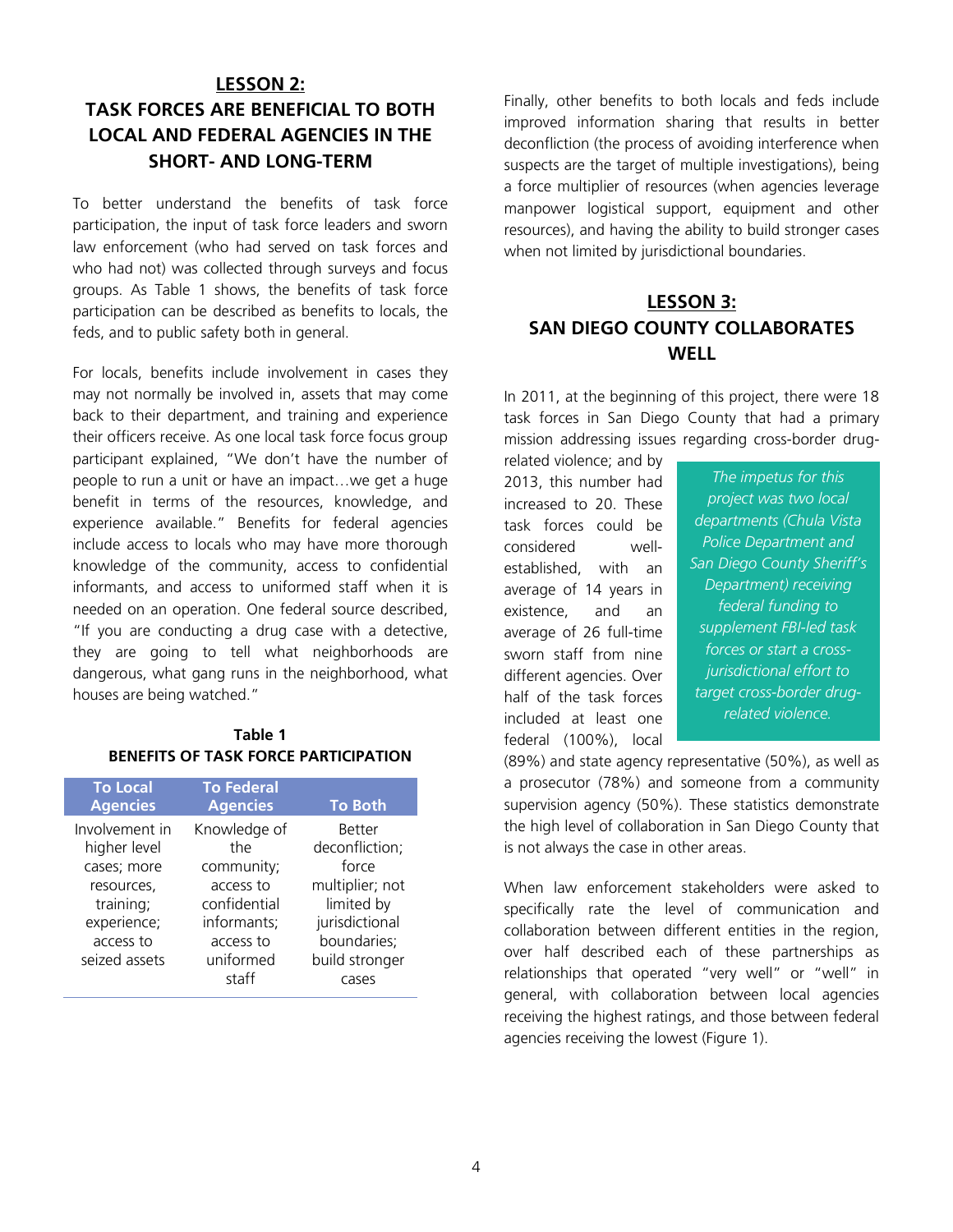

# **Figure 1 LAW ENFORCEMENT STAKEHOLDERS' RATINGS OF COMMUNICATION/COLLABORATION**

# **LESSON 4: TASK FORCES TARGET DIFFERENT TYPES OF OFFENDERS THAN LOCAL AGENCIES IN MOST CASES**

To determine if task forces target more serious offenders and how many resources had been required to address the criminal behavior of task force targets, law enforcement contacts between individuals arrested as part of a joint task force takedown on January 25, 2012, were documented. As the following figures show, these 110 individuals had a considerable amount of prior contact with local law enforcement agencies (total of 2,456 contacts, which equates to approximately 22 per target). In addition, for most (86%) of these individuals, this contact occurred with multiple agencies (Figure 2) and for multiple reasons (Figure 3). Violent charges included robbery and homicide, property included burglary and motor vehicle theft, and "other" included not complying with court orders, weaponsrelated offenses, and resisting arrest. In addition, most of the targets who came into contact with local law enforcement did so in jurisdictions other than the one where they were currently documented as living, demonstrating the importance of collaboration and information sharing and how criminal enterprises do not limit their activities only to where they live or one jurisdiction (Figure 4).

# **Figure 2 TASK FORCE TARGETS HAVE PRIOR CONTACT WITH MULTIPLE LAW ENFORCEMENT AGENCIES**



# **Figure 3 TASK FORCE TARGETS HAVE PRIOR ARRESTS FOR A VARIETY OF DIFFERENT OFFENSES**

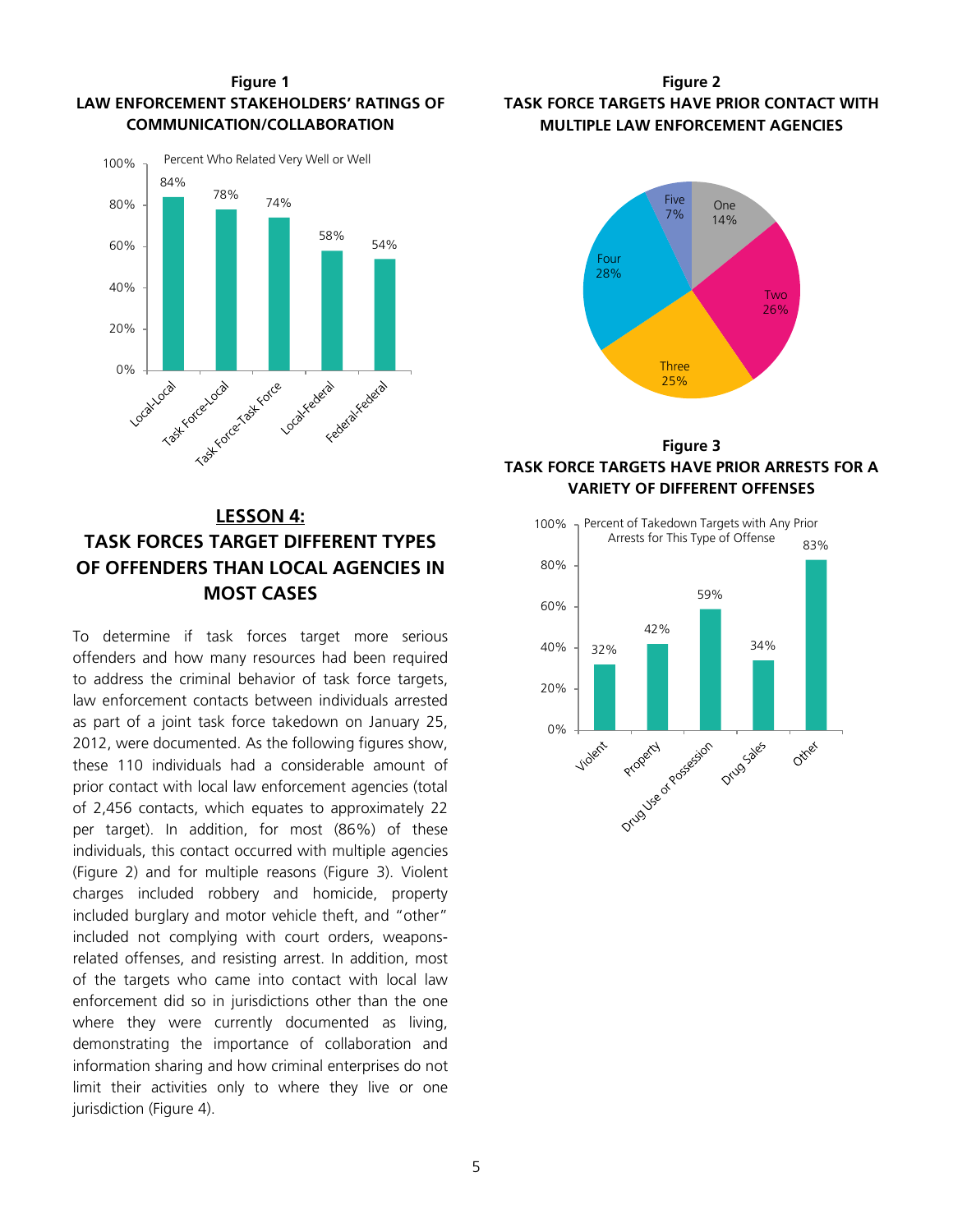



Non-resident **Resident** 

# **LESSON 5: TASK FORCES MAY BE EVEN MORE IMPORTANT IN A BORDER ENVIRONMENT**

Because the U.S.-Mexico border remains the primary gateway for moving illicit drugs into the U.S., and the amount and severity of violence related to the drug trade has increased in Mexico, the use of task forces in border regions appears to be a valuable tool to facilitate coordination and information/resource sharing.

*85% of survey respondents reported that border communities present unique challenges for task forces, including an increase flight risk, perceived lack of collaboration with law enforcement in other countries, a greater number of agencies to coordinate with, and dynamic drug trafficking organizations who try to stay one step ahead.*

Almost all (96%) of the law enforcement stakeholders surveyed for this project (over 800 from local, state, and federal law enforcement agencies in San Diego County) felt that there should be greater task force participation by local agencies and 99 percent agreed that task forces are even more important in a border region. When asked why they thought this situation was the

case, common responses included the greater variety

and amount of crime in these areas, the fact that the region is an international point of entry, the greater number of agencies required to coordinate, and the potential for spillover violence.

When asked to describe the greatest threat to combating cross-border drug-related crime and violence in the next five years, the most common responses included limited resources to deal with dynamic criminal enterprises, collaborating with law enforcement in other countries where there may not be trust, ongoing challenges with maintaining effective collaboration and communication, and the continued demand for illegal drugs in the U.S.

# San Diego County Task Forces

- Anti-Money Laundering
- **Border Corruption**
- **Border Crime Suppression Team**
- Border Enforcement Security Team
- Computer & Technology Crime High Tech Response Team
- Cross-Border Violence
- **East County Regional Gang**
- High Intensity Drug Trafficking Areas Sheriff's Team
- **Internet Crimes Against Children**
- Jurisdictions Unified for Drug & Gang Enforcement North and South
- **Major Mexican Traffickers**
- $\bullet$  Marine
- North County Regional Gang
- **Regional Auto Theft**
- **San Diego County Narcotics**
- **San Diego Fugitive**
- **San Diego Tunnel**

Ĩ

Violent Crime Gang Group

# **LESSON 6: TASK FORCE ASSIGNMENT PROVIDES NETWORKING OPPORTUNITIES THAT ARE DIFFICULT TO DUPLICATE**

To determine if long-term connections are truly formed after participating on a task force with contacts at other agencies, stakeholders surveyed (those who had served on a task force and those who had not) were asked if they could comfortably contact at least one individual at each of the 30 local, state, and federal law enforcement agencies in San Diego County. As Figure 5 shows, for local and state law enforcement partners, those who

6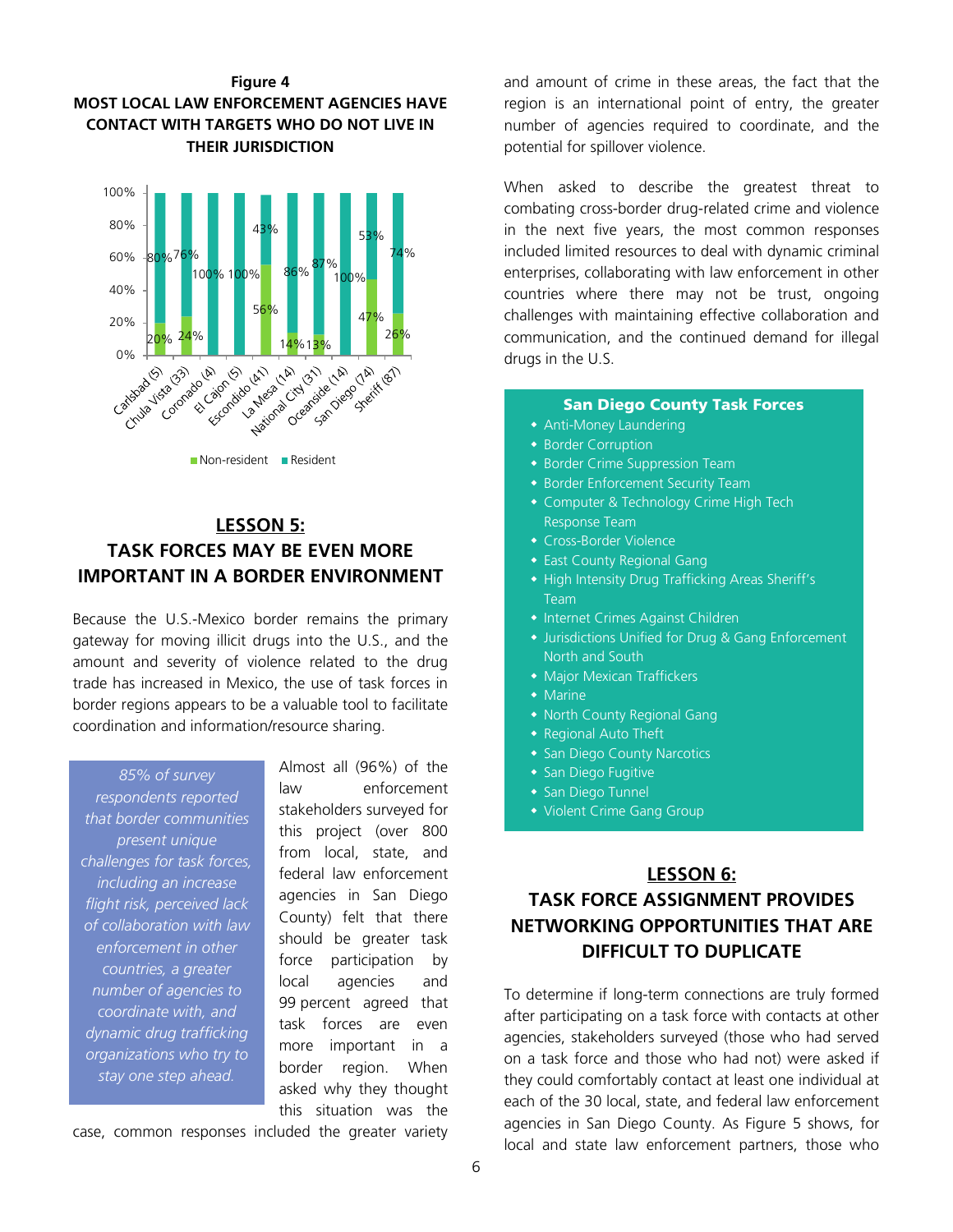served on a task force had contacts at 20 agencies, which was significantly higher than the 15 for those who had not served on a task force. Similarly, federal agents who had served on a task force felt they could contact an average of 16 agencies, compared to 10 for those who had not served on a task force. In addition, these individuals with connections through task forces utilize the contacts their contacts have, creating a network that is able to more effectively respond to drug-related crime and violence that crosses the border and jurisdictional boundaries.

# **Figure 5 OFFICERS WITH TASK FORCE EXPERIENCE HAVE CONTACTS AT MORE AGENCIES THAN THOSE WITHOUT**



# **LESSON 7: TASK FORCE CASES ARE OFTEN SUCCESSFULLY PROSECUTED**

With the general belief that strong cases for prosecution can result from agencies collaborating on a task force, case outcomes were compiled for four collaborative efforts. As Figure 6 shows, which highlights data from one of these efforts (the Violent Crime Task Force-Gang Group), it did appear that law enforcement had worked well together and with the prosecution to submit cases that were successfully prosecuted, as demonstrated by the high acceptance rate (85% federal, 2% state) and high percentage who pled or were found guilty (100%) and who were sentenced to serve time in custody (96%).

# **Figure 6 FEDERAL/LOCAL TASK FORCE CASES TRACKED FOR THE PROJECT WERE SUCCESSFULLY PROSECUTED**



# **LESSON 8: COLLABORATION IS NOT EASY**

While the vast majority of law enforcement stakeholders see the value of working collaboratively in a task force environment, a number of challenges that were described could be summarized as focusing on the following:

- Different agency cultures and bureaucracy at the federal level;
- Perceived overlap of targets;
- Interoperability challenges;
- Lack of commitment to participate by some agencies;
- Time required to do background checks; and
- Mandatory rotations.

When asked to describe how task forces could be improved, suggestions included having regular meetings with task forces and partnering agencies, doing more outreach to encourage agency participation, having more formal liaisons between the task forces and host agencies, beginning background checks before an officer is formally assigned, improving radio communication interoperability, and having standardized procedures for selecting, supervising, and transitioning officers assigned to the task force.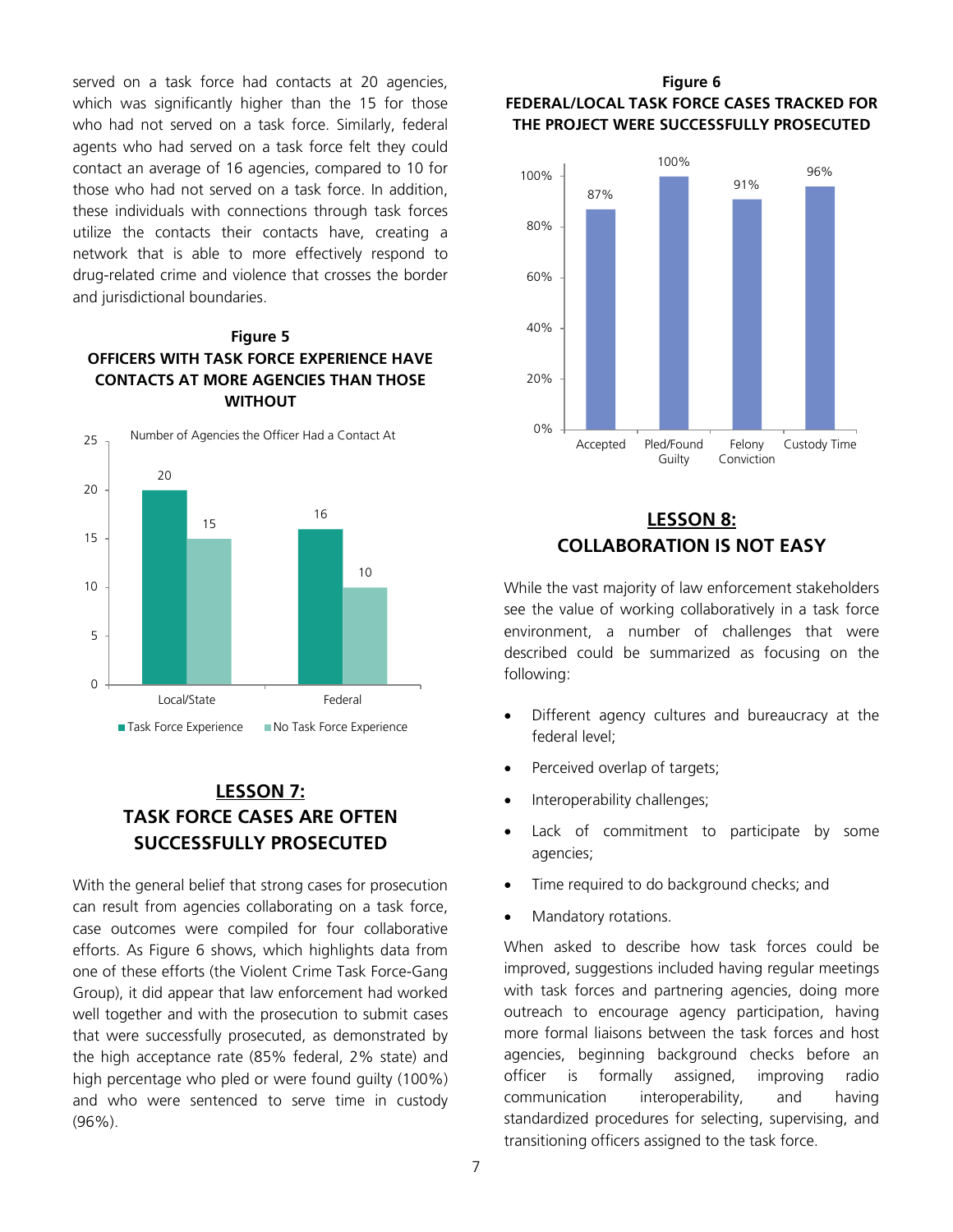# **LESSON 9: AFTER ACTION PLANS ARE IMPORTANT IF SUSTAINED CHANGE IS DESIRED**

Because violence in an area may actually increase in the aftermath of a large takedown, as rival gangs position themselves for greater influence, it is essential that efforts are part of a larger comprehensive strategy, have clear goals, and include an after action plan to reduce the possibility that crime is merely displaced.

To determine if crime, as measured by call for service (CFS) data to police, decreased in a community following a task force arrest, analyses were conducted comparing the amount and pattern of data in the 90 days prior to a large scale takedown and the 90 days after. While there was no significant change overall, analyses revealed that CFS increased in areas that had higher household incomes and a greater proportion of non-White residents, which possibly could reflect a greater willingness to reach out to police in the aftermath of an arrest.

# **LESSON 10: IT IS CHALLENGING TO MEASURE A TASK FORCE'S EFFECTIVENESS**

While it is important from both a cost-effectiveness and procedural standpoint to document how well task forces are operated, a number of nuances regarding the challenges of doing so are worth highlighting. These include the following:

- One arrest by a task force is not necessarily "equal" to an arrest by a solo agency because the task forces target higher level offenders. Therefore, efforts to compare task force statistics with those of an individual department should not be made.
- Because task force operations can be very lengthy, it can be a challenge to accurately define a period of "inputs" and "outputs" to measure costefficiency. For example, during the period of intensive information gathering, there may be considerable costs, but arrests and seizures do not occur until a much later point in time.
- Different task forces may have slightly different goals, limiting the ability to compare outcomes from one to another. In addition, some outcomes may be a by-product of an investigation (e.g., drugs seized), but not the primary goal that should be used to measure effectiveness.

Because over half of the task forces surveyed said they compiled statistics on the number of arrests, seizures (cash, drugs, guns), and prosecutions, it would be helpful if different task forces coordinated as much as possible to ensure these measures were compiled in a standardized way so that successes could be documented and shared to a greater degree than they currently are.